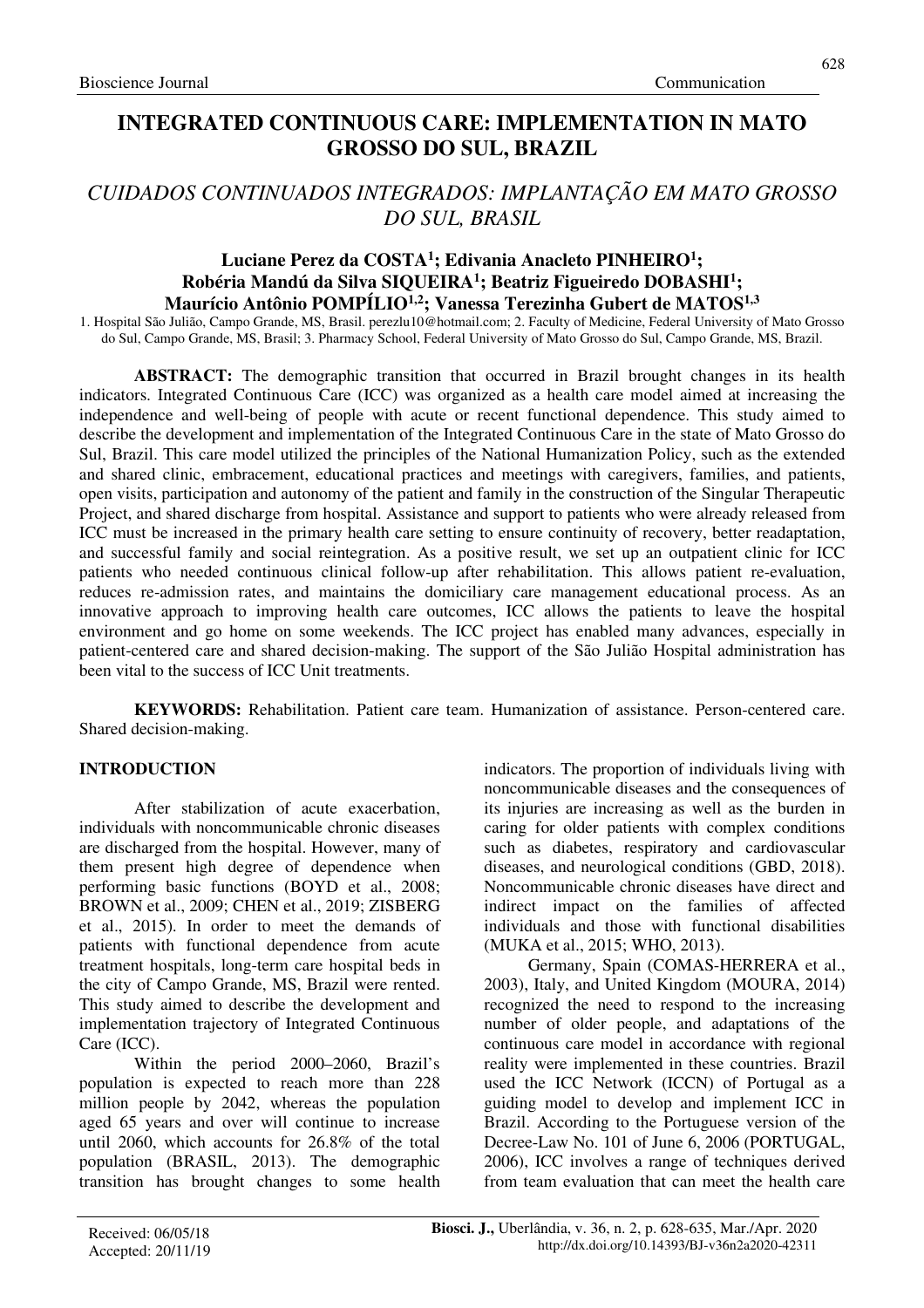and/or social support demands of elderly patients. This model is focused on achieving global recovery. It is considered as a therapeutic process and social support and is active and continuous. It is aimed at promoting autonomy and enhancing functionality of the person who have functional dependence through rehabilitation, readaptation, and family and social reintegration.

In Brazil, the ICC is referred to as long-term care and is intended for patients who have stable clinical conditions, require rehabilitation, and/or need to adapt to the consequences of clinical, surgical, or traumatic process. It is an intermediary care strategy between acute and chronic hospital care that has been exacerbated and primary health care, including home care, before the patient is discharged from the hospital to its house. Therefore, patients who require rehabilitation or recovery of up to 90 days and fulfill the criteria established by Portaria GM no. 2.809 of December 07, 2012 (BRASIL, 2012) are managed by the ICC Unit (ICCU). The ICCN comprises primary and secondary health care, as well as tertiary hospital and ICCU.

The Program for Support to Institutional Development of the Unified Health System (PROADI-SUS) contributes to the institutional development of the Brazilian Unified Health System (SUS) through the use of technology, project implementation, and provision of professional training interventions, which are carried out by the health entities with a Certificate of Beneficent Entity of Social Assistance in Health (CEBAS-HEALTH) of Recognized Excellence. All projects are presented by health care entities to the Ministry of Health, which analyzes them with the help of their competent departments or related entities. These projects are executed using the tax exemption amount that these health care entities are entitled due to their CEBAS-SAÚDE status.

In this way, after approval of the ICC project, the State Department of Health Council (CONASS) sent a letter to the different Brazilian states inviting them to adhere to the ICC project and the following four states responded positively: São Paulo, Mato Grosso do Sul, Paraná, and Piauí. Discussions concerning health care region and health care network formation transpired in 2011 when the president of Brazil's Confederation of Mercies and the representative of São Paulo's Santa Casa – CEALAG – visited the State Department of Health of Mato Grosso do Sul. ICC was implemented in Mato Grosso do Sul on February 2012 soon after Campo Grande macro-region was declared by the Bipartite Interagency Commission (CIB) of the

State Department of Health as the headquarter city upon its initial implementation.

At the municipal level, the ICC was implemented in the São Julião Hospital. Then, the Hospital Samaritano in partnership with the Ministry of Health and through the PROADI-SUS, signed by the State Department of Health of Mato Grosso do Sul, a technical cooperation term for the implementation of the ICC in the state.

## **CONTENTS**

São Julião Hospital is part of the National Unified Health System (SUS) that provides outpatient care, in-patient medical and surgical treatment services, diagnostic care, and rehabilitation. It is a medium complexity general hospital with 100 beds; internship, teaching, undergraduate research, and post-graduate research programs are conducted in this hospital. São Julião Hospital was chosen as it had already been operating as a support hospital for high complexity tertiary hospital network since 2009 (DOBASHI, 2014). In 2013, ICCU of São Julião Hospital was accredited through ordinance GM/MS no. 2809 of December 7, 2012 (BRASIL, 2012) according to the current norms of the Ministry of Health for bed accrediting.

CEALAG and Samaritano Hospital provided technical support, while Samaritano and São Julião Hospital allocated financial resources in order to implement this project. Meanwhile, the Ministry of Health conducted the accreditation of the service and released resources for costing that were also apportioned with the municipality and the state.

ICC assistance model is a pilot project that was implemented simultaneously in Pedregulhos and Ipuã, State of São Paulo, in 2013 and in Campo Grande, Mato Grosso do Sul, at the end of the same year. Rebouças, from Paraná State, implemented the project the following year. These cities form the current ICCN (GESAWORLD, 2012). The city of Teresina (Piauí state, Brazil) was initially accepted as part of this network; upon initial implementation, they found that ICC was not applicable in the municipality.

After a technical visit to Portugal and Barcelona in 2012, CEALAG and Gesaworld Group initiated the training of an ICC Unit (ICCU) team of Campo Grande during the period of 2012–2013. Sixteen people from each state of ICCN attended the training course in Barcelona and Portugal, which included representatives from the State and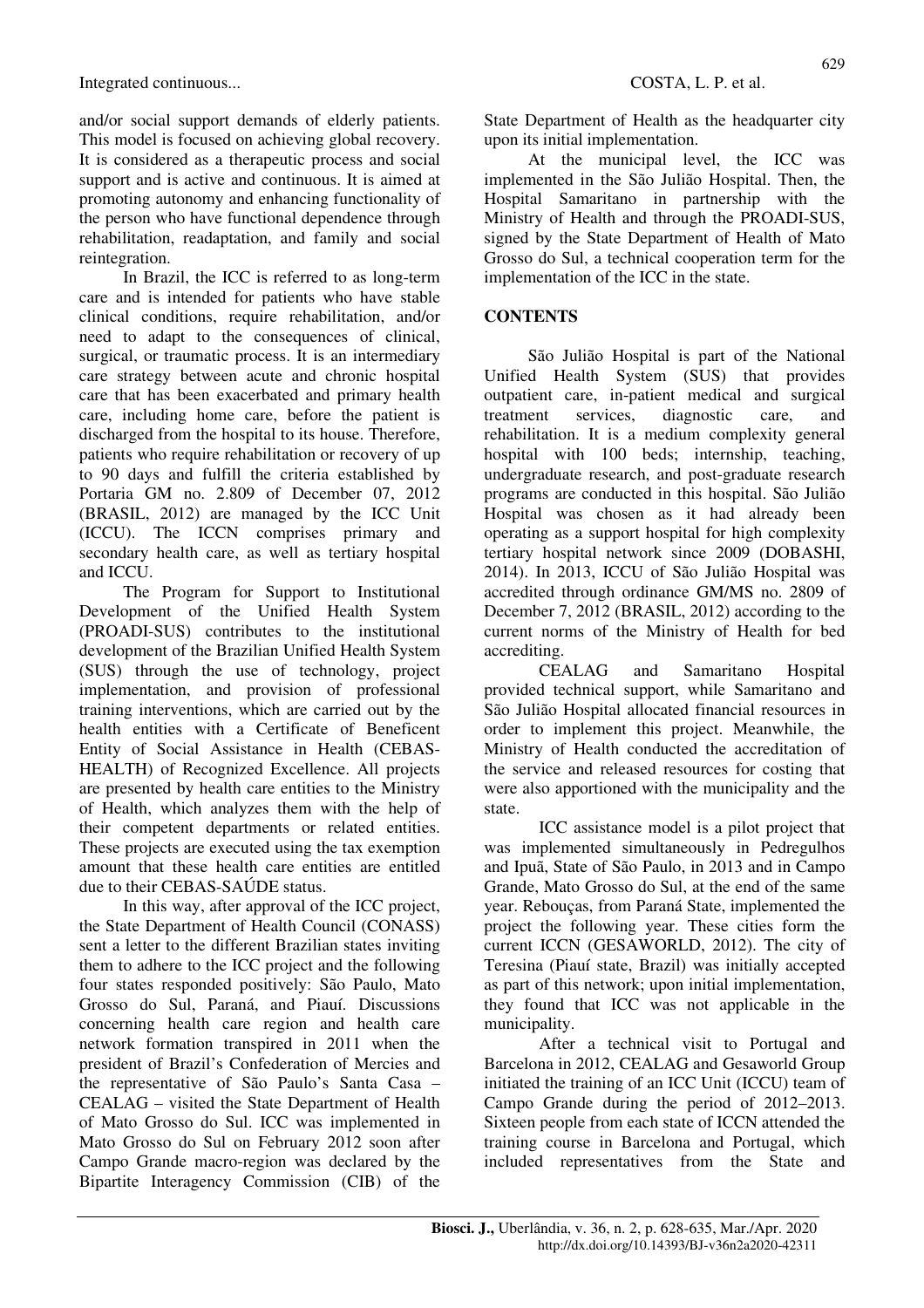Municipal Department of Health, Ministry of Health, and participating hospitals.

The first ICCU was an 8-bed ward called Birds Inn; subsequently, it was able to accommodate 15 beds. Eventually, a new ICCU with 22 beds was constructed. Hospital Samaritano shouldered the expenses of the employees' trainings and purchased the equipment for the new ICCU. São Julião Hospital defrayed all of the expenses of the new unit's construction, which was inaugurated in November 2015. The newly constructed ICCU (named Aldo Rabino) has rooms and various accommodations (such as infirmary, library, refectory, living area, verandas, and areas for podiatry, physiotherapy, occupational therapy, and phonoaudiology), which was in accordance with the ICC guidelines.

Patients admitted in tertiary hospitals (Santa Casa de Campo Grande, Hospital Regional de Mato Grosso do Sul e Hospital Universitário Maria Aparecida Pedrossian) due to urgencies and emergencies are treated immediately until a diagnosis is confirmed and the condition stabilizes. After this phase, the Discharge Management Team (DMT) of each tertiary hospital unit identifies and assesses patients' profile for a possible transfer to ICCU, where treatment is aimed at recovering functional independence and reintegrating the individual to the community (GESAWORLD, 2012).

The DMT can either be part of the core internal regulation with the purpose of identifying patients with ICCU typology, considering all the hospital beds of each partner institution (emergency unit, clinical ward, surgical ward, and intensive care unit) or not. The DMT has to communicate with the staff of its hospital to define ICC patients according to some referral criteria. These criteria include recent functional dependence, need for nursing care, need for rehabilitation, secretion aspiration, need for nasogastric tube feeding, need for ulcer and wound care, presence of stoma, need for parenteral administration, need for oxygen, presence of stable chronic disease with high risk of decompensation, transitory loss of potentially recoverable autonomy, availability of a caregiver, and the acceptance of the transfer to ICCU by the patient. In this way, the participation of teams in the discussion and selection of the most appropriate strategy is unquestionable for the network to operate in Portugal (FERNANDES et al., 2014) and Brazil.

DMT's request for transfer of patient to the ICCU is based on pre-discharge report containing patient data, hospitalization data, and discharge forecasting; medical diagnosis; relevant pathological backgrounds; nursing diagnosis; medications; hospitalization request objectives; ICCU hospitalization period forecast; functional situation; and results of evaluation of social and familial situation. Each DMT consists of at least one doctor, one nurse, and one social worker (GEMITO et al., 2007).

In this context, the physician evaluates the clinical conditions of the patient; the nurse evaluates the treatment needs, devices, and the type of care to be provided to the patient; and the social worker analyzes the viability of the presence of the caregiver accompanying the patient during hospitalization. At least the ICCU doctor and nurse evaluate the pre-discharge report and the clinical conditions of the patient, according to the availability of beds. Depending on the case, reports from other professionals such as physiotherapists, pharmacists, and speech therapists are requested.

The result of this evaluation is forwarded to the DMT with request for more information or authorization for the transfer. When pre-discharge report does not address all problems, it is possible to request information from the DMT. After authorization, DMT formalizes the transfer request for the regulation of hospital beds, and the transfer of the patient from the tertiary hospital network to the ICCU is performed in accordance with the sanitary transport policies of each hospital (BRASIL, 2017).

Fundamental axes of extended clinic have been considered in the ICC model in accordance with the humanization policy for attention and management of SUS. In this way, work process encompasses extended comprehension of healthdisease process and expands work objective. Furthermore, there is shared diagnosis and patient and family co-responsibility for treatment conditions (BRASIL, 2008). For these reasons, admission to ICCU requires the presence of a caregiver or family member during hospitalization who should ideally be any person who will subsequently perform the home care.

The ICC multidisciplinary team consists of doctors, nurses, nursing technicians, pharmacists, nutritionists, physiotherapists, psychologists, social workers, occupational therapists, speech therapists, and dentists. A member of the multidisciplinary team carries out admission at ICCU; afterwards, each health professional reviews the information contained in the pre-discharge report. For development of activities, protocols on decannulation, anticoagulation, incontinence, wound prevention, and treatment were elaborated during training and over the first year of operation,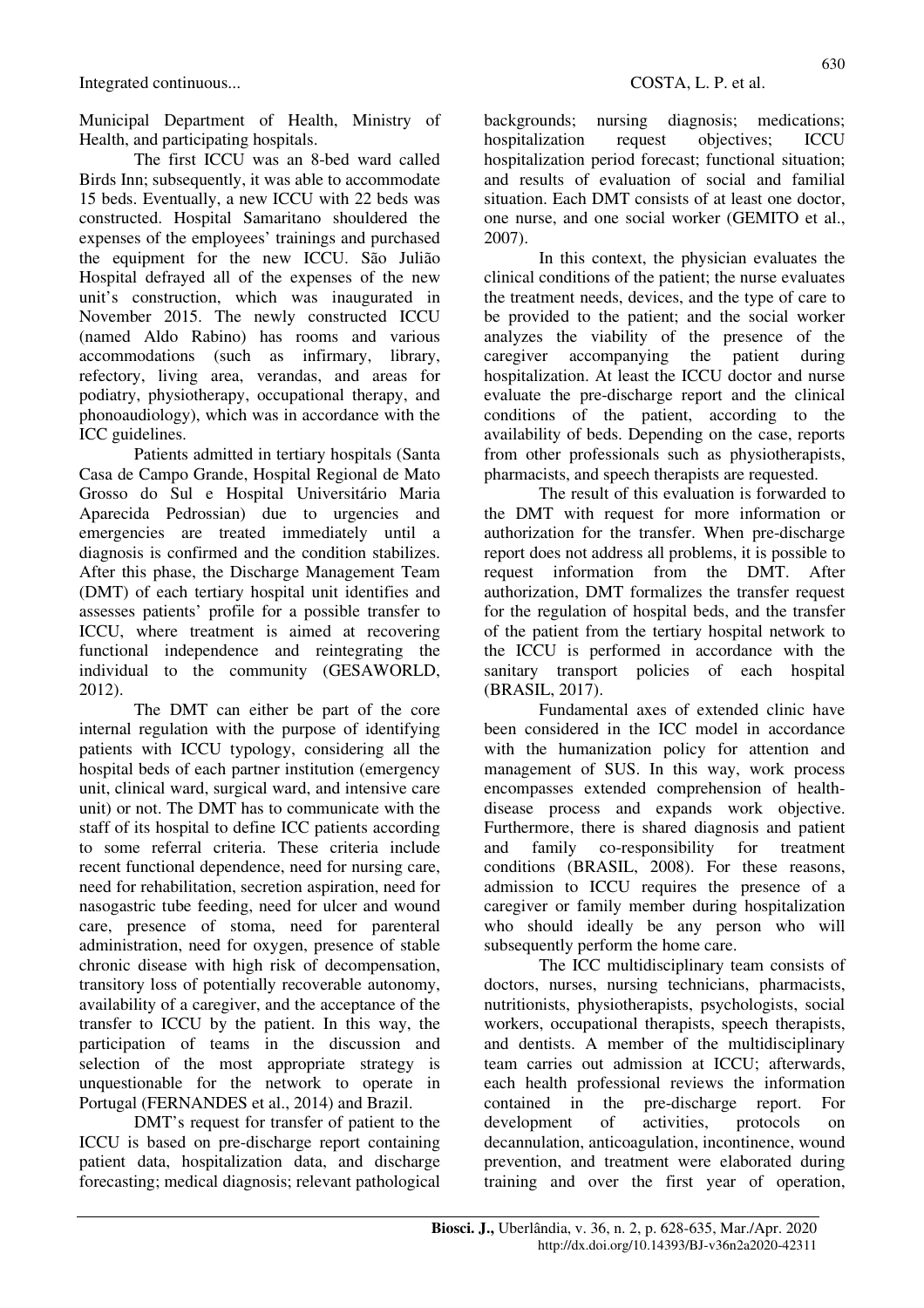Integrated continuous... COSTA, L. P. et al.

involving São Julião Hospital's ICC team, CEALAG's facilitators, and DMT. The assessment tools utilized were pre-established evaluative scales available for use in the health care area, which allowed measurement of patients' level of evolution using basic instrument to daily life activities, mental state, social risk, comorbidities, risk of ulcers by pressure, balance and gait, fragility, and caregiver overload (MORAES, 2016). Until 2019, no postdischarge assessment instrument has been proposed considering the interaction between primary and secondary health care.

After patient admission, the nursing team carries out embracement, promoting good ambience, with guidance on the unit characteristics, facilitating patient and family connection with support services. From embracement until discharge, the ICC's assistance teams perform their activities in a humanized manner, respecting all employees of the institution, patients, and caregivers. Humanizing means including differences in management and care processes, enhancing collaboration and determining new ways of caring and organizing work. Patients are identified by name. The patients are not identified by bed numbers or disease codes during treatment or technical discussions (CHERNICHARO et al., 2013). In an integrated, articulated, and systematic approach, patients may be transferred in different units and handled by different teams, which will help them distinguish themselves based on the specific care provided.

In the first 48 hours of hospitalization, all members of the multidisciplinary team evaluate the patient. After evaluation, the team plans the Singular Therapeutic Project (STP). STP is a tool used by extended clinic that helps in the transition of the medical-centered model into a biopsychosocial model (humanized extended clinic). In the construction of strategies that will guide care and integral attention, the STP is a tool that favors the interlocution between the health care team, patient, and family (BRASIL, 2008).

STP includes identification of problems, definition of objectives, and goals to be reached according to each individual's need for rehabilitation and expected period of hospitalization, which varies from 15 to 60 days. After STP construction, treatment and period of hospitalization is discussed with patient and family. Every 15 days of hospitalization, the multidisciplinary team carries out re-evaluations, and protocols are reapplied to monitor patient evolution, difficulties, and the need for therapeutic plan adjustment. If necessary, STP is modified and discussed again with the family and the patient, whose autonomy is preserved (PINHO et al., 2016).

The caregiver or family member is part of patient-centered care. Exchange of knowledge between the multidisciplinary team, patient, and caregiver during hospitalization empowers caregivers to be autonomous in the care of patients, co-responsibility for the treatment and conditions associated with the care of the family member under their responsibility. Thus, this process of health education conducted by the multidisciplinary team is held regularly on Mondays during the caregivers' meeting and, when necessary, on Saturdays with all family members to allow everyone's participation in the rehabilitation process.

Relevant topics on realities experienced within the period of hospitalization as well as educational practices that promote self-care in relation to basic activities are discussed during caregivers' meeting. Meetings begin with presentation of participants and the theme of the day, followed by the performance of activities based on an active model. At the end of the meeting, peer assessment and activity evaluation are conducted, in which caregivers are invited to suggest themes to be addressed in the next meeting (SIQUEIRA et al., 2017).

When the patient has preserved autonomy, even if he/she is physically dependent, he/she is involved in continued care, becoming a participant in the process and taking responsibility for the promotion of his own health. Throughout the assistance period, all the professionals of the multidisciplinary team must consider particularities of each family or caregiver, promoting care based on hospital care protocols required by SUS, but also individualized attention as per needs and reality of each family and peculiar emotions and characteristics resulting from cultural, social, and economic conditions of each family nucleus (FERNANDES et al., 2014; COSTA, 2016).

The team has used other lightweight technologies in patient's treatment such as therapeutic ride. Professionals of São Julião Hospital's ICCU instituted therapeutic ride in an attempt to comprehend, in practice, difficulties that family and patients would encounter during hospital discharge. Therapeutic ride happens during one or more weekends, and the family is oriented on care assistance procedures to be performed during the period. Upon return to the hospital, the family reports difficulties experienced and are reoriented by the multidisciplinary team (PINHO et al., 2016).

With regard to extended visits, São Julião Hospital offered more time for visiting hours and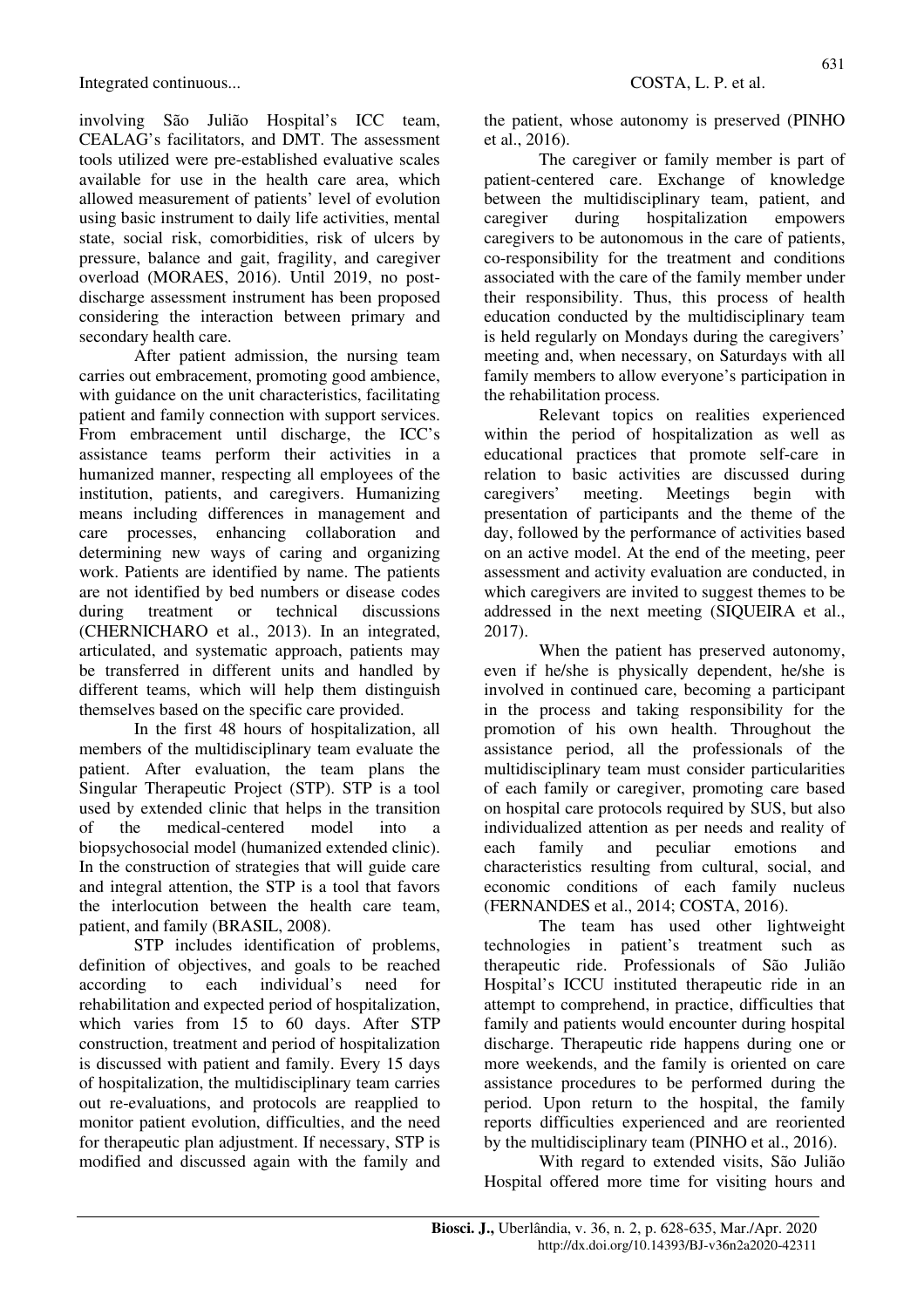shifting of caregiver and allowed children less than 12 years old and pets during visiting hours. This process has been evaluated positively, giving flexibility, satisfaction, and an expanded participation of family, friends, and caregivers. Moreover, the hospital's physical structure facilitates moments shared with pets without harming the other patients (DOBASHI, 2014).

All needs identified in the patients by a member of the multidisciplinary team are analyzed, considering mainly how these privileges can contribute to the patient's recovery. An example of this privilege was the regularization of marital relations at the church of the institution in 2014, as requested by a bride who was admitted at the ICCU.

In post-discharge, the ICCN involves referral and counter-referral teams, besides family and community (MORAES, 2016). The ICCU multidisciplinary team plans the pre-discharge and send the report within 15 days prior to discharge to the patient's sanitary district. The sanitary district sends the report to the primary care unit or family health strategy, favoring the organization of the service to meet the needs of this new patient. When the patient is discharged at the end of the stipulated treatment or rehabilitation period, he/she takes with him or her the discharge reports from each professional category that attended the patient. However, the multidisciplinary team provides information during hospitalization as well as constant communication assists in the health education process and avoids information overload at the moment of discharge (ISRAEL; TEIXEIRA; ANDRADE, 2011).

For patients residing in the interior of the state, the flow comprises the sending of predischarge and discharge instructions to the Municipal Department of Health of the respective municipality, and this contact is carried out by the ICC social worker. In addition, the patient receives all the guidelines to look for the Municipal Department of Health and to deliver the documents that need the accompaniment in the city of origin and possible requests of services that must be scheduled by this municipality. Date is scheduled for return in the outpatient clinic of egress from Hospital São Julião.

In 2015, the ICC outpatient clinic was opened, which is intended for patients who, after ICCU discharge, need clinical follow-up or revisions and changes in drug treatment according to ICCU physicians' determination. In this outpatient clinic, there is no spontaneous demand for scheduling of appointments. Each patient referred to this service goes through a monthly

medical consultation on a pre-established date. The services provided in this outpatient clinic are fully financed by the Hospital São Julião, once no government financial agreement was signed.

Most of the patients attended in ICCU have low purchasing power and difficulties to continue post-hospital treatment, due to a considerable degree of dependence and lack of transport. After the request of the ICCU, the patients residing near the Regional Hospital of Mato Grosso do Sul and those who have difficulties with transportation are assisted by the multidisciplinary team of the Home Care Service of Regional Hospital, which guarantees the continuity of rehabilitation. The other patients are cared by the multidisciplinary team of the Family Health Support Centers (NASF), which includes a physiotherapist whose activity consists of evaluating and suggesting physical adaptations in the home environment.

During assistance through ICC, some patients need to return to the hospital of origin whether due to worsening of health condition or for complementary examinations, whereas re-admission at the ICCU may happen after stabilization of clinical signs. Aiming to keep good communication and problem solving, monthly meetings between ICC team and DMT are conducted (COSTA, 2016).

CEALAG suggested that a conducting group should be created with the main objective of holding meetings to exchange experiences between the network teams and guarantee the effective communication between them. This group is made up of representatives from the DMT of São Julião Hospital, Santa Casa de Campo Grande, Hospital Regional de Mato Grosso do Sul e Hospital Universitário Maria Aparecida Pedrossian, the State Department of Health (SES), the Municipal Department of Health (SESAU), and the ICCU. The primary attributions of the group are to support in the organization of the work processes directed to the operation of the ICCU, identify and support the solution of possible critical points in the progress of ICCU activities, and monitor and evaluate the process of agreement and execution of the network. Meetings are held monthly with pre-defined topics to be discussed, which are previously forwarded to the members of the conducting group. The conducting group are assigned to discuss the cases submitted by the DMT, access criteria, referral flows, communication with the counter-reference services, or any other demand that may arise during the meetings.

In general, the initial proposal was built for the care of the elderly with functional dependence, similar to the ICC in Europe. However, when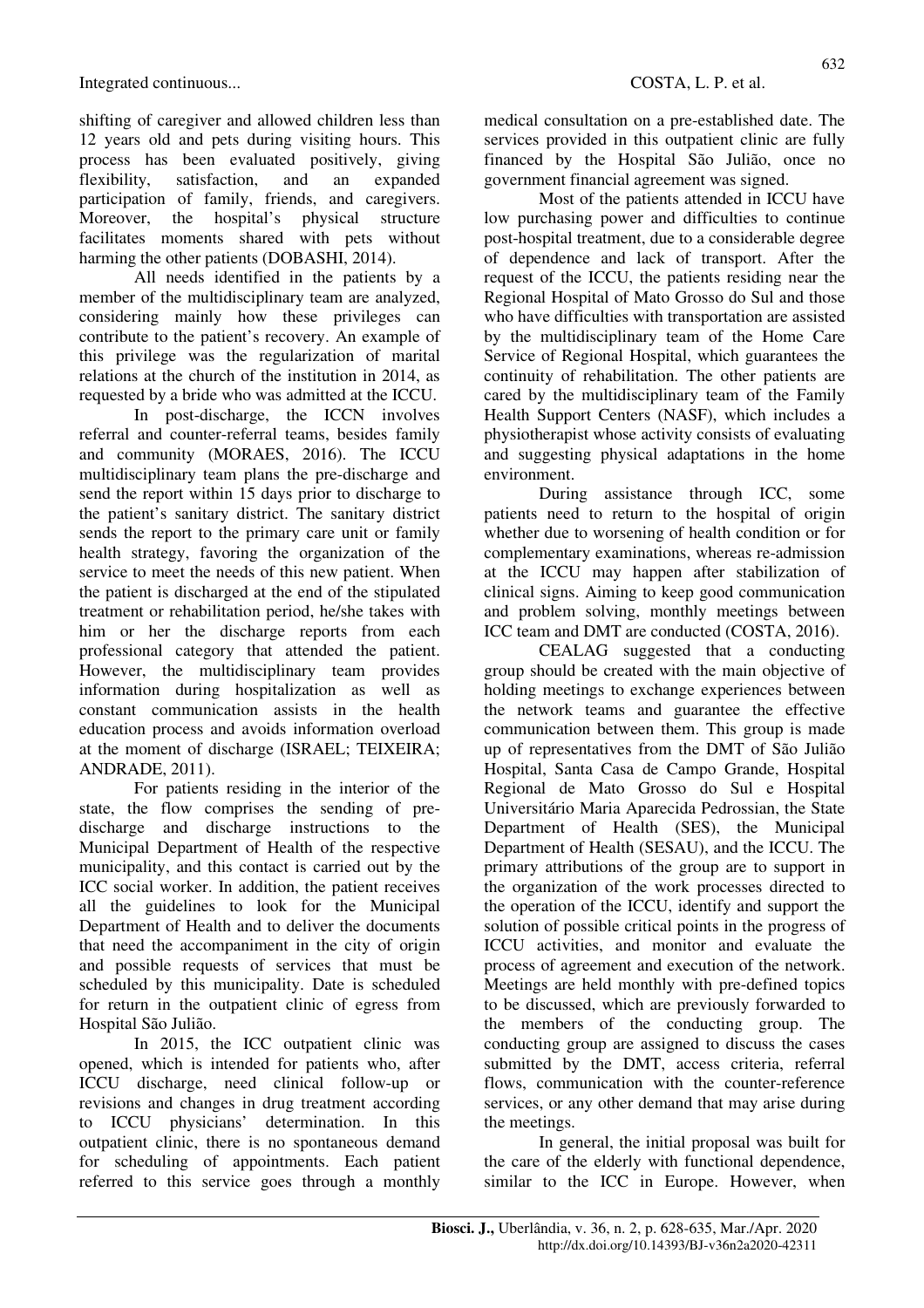Integrated continuous... COSTA, L. P. et al.

receiving the first patients, it was observed that most of the patients were young adults. Among the challenges to the implementation of the ICC were poor communication between the state and municipal managers, between the hospital of implementation and the reference hospitals (tertiary hospital network), and between the employees of the same institution, mainly DMT, and the care team regarding patient referral. Other difficulties encountered include changes in the management of the Department of Health and hospital institutions during implementation, requiring renegotiation; the difference between the financing sources of the Brazilian health care system and those of the Portugal and Spain health care system; and the limited Brazilian financial resources, mainly for the hospital structuring of the ICCU.

In the primary health care setting, assistance and support to patients already released from ICC need to be strengthened in order to ensure continuity of recovery, better readaptation, and successful family and social reintegration. The transformation process and shared decision making with patients should be implemented continuously in the primary health care setting and in the state's countryside. Elaboration of a post-discharge evaluation instrument considering primary and secondary health care is also important to assess the continuity of these patients' evolution, as well as primary care performance.

Most patients who were attended at the ICCU have low purchasing power and difficulties in continuing post-hospital treatment, due to a considerable degree of dependence and lack of transport. The city of Campo Grande does not have a wide coverage of medical transport service, which makes it unfeasible to continue rehabilitation care in many cases.

As a positive result, we set up an outpatient clinic for ICC patients who needed continuous clinical follow-up after rehabilitation. It allows patient re-evaluation, reduces re-admission rates, and maintains the domiciliary care management educational process. Moreover, embracement; participation of caregivers, families, and patients in decisions about therapy, as well as the conduct of meetings, visitations, presence of friends and relatives during hospitalization, and institution of therapeutic ride, besides elaboration and achievement of the STP by a multidisciplinary team that receives management support of Hospital São Julião, are vital to successful treatment experiences at the ICC.

## **ACKNOWLEDGEMENTS**

The authors wish to thank Mrs. Eloni Basso Rohde, Auditor of Health Services of the State Department of Health of Mato Grosso do Sul, Brazil, for their full support during the implementation of this health care model.

**RESUMO:** A transição demográfica identificada no Brasil trouxe mudança de indicadores de saúde. Os Cuidados Continuados Integrados (CCI) se formatam como um modelo de assistência que busca aumentar a independência e bem estar das pessoas com dependência funcional aguda ou recente. O estudo tem como objetivo de descrever a construção e implantação dos Cuidados Continuados Integrados no estado de Mato Grosso do Sul, Brasil. Este modelo de assistência utiliza ferramentas da Política Nacional de Humanização, como clínica ampliada e compartilhada, acolhimento, práticas educativas e reuniões com cuidadores, familiares e pacientes, visitas abertas, participação e autonomia do paciente e familiares no projeto terapêutico singular e alta compartilhada. A assistência e o apoio aos pacientes pós-alta CCI precisam ser fortalecidos na rede básica de saúde, a fim de garantir a continuidade da recuperação, readaptação e perfeita reinserção familiar e social. Como resultado positivo, iniciou-se o ambulatório para pacientes egressos do CCI que precisavam de acompanhamento clínico contínuo após a reabilitação. Esse ambulatório permite a reavaliação do paciente, contribui para reduzir a reinternação e mantém o processo educacional de gerenciamento do cuidado domiciliar. Enquanto inovação em saúde para melhorar os resultados dos cuidados de saúde, o CCI permite a saída dos pacientes do ambiente hospitalar para o domicilio em alguns finais de semana. O projeto CCI trouxe muitos avanços, especialmente o cuidado centrado no paciente e a decisão compartilhada. O apoio da administração do Hospital São Julião tem sido vital para o sucesso dos tratamentos realizados na unidade CCI.

**PALAVRAS-CHAVES:** Reabilitação. Equipe de assistência ao paciente. Humanização da assistência. Cuidado centrado no paciente. Decisão compartilhada.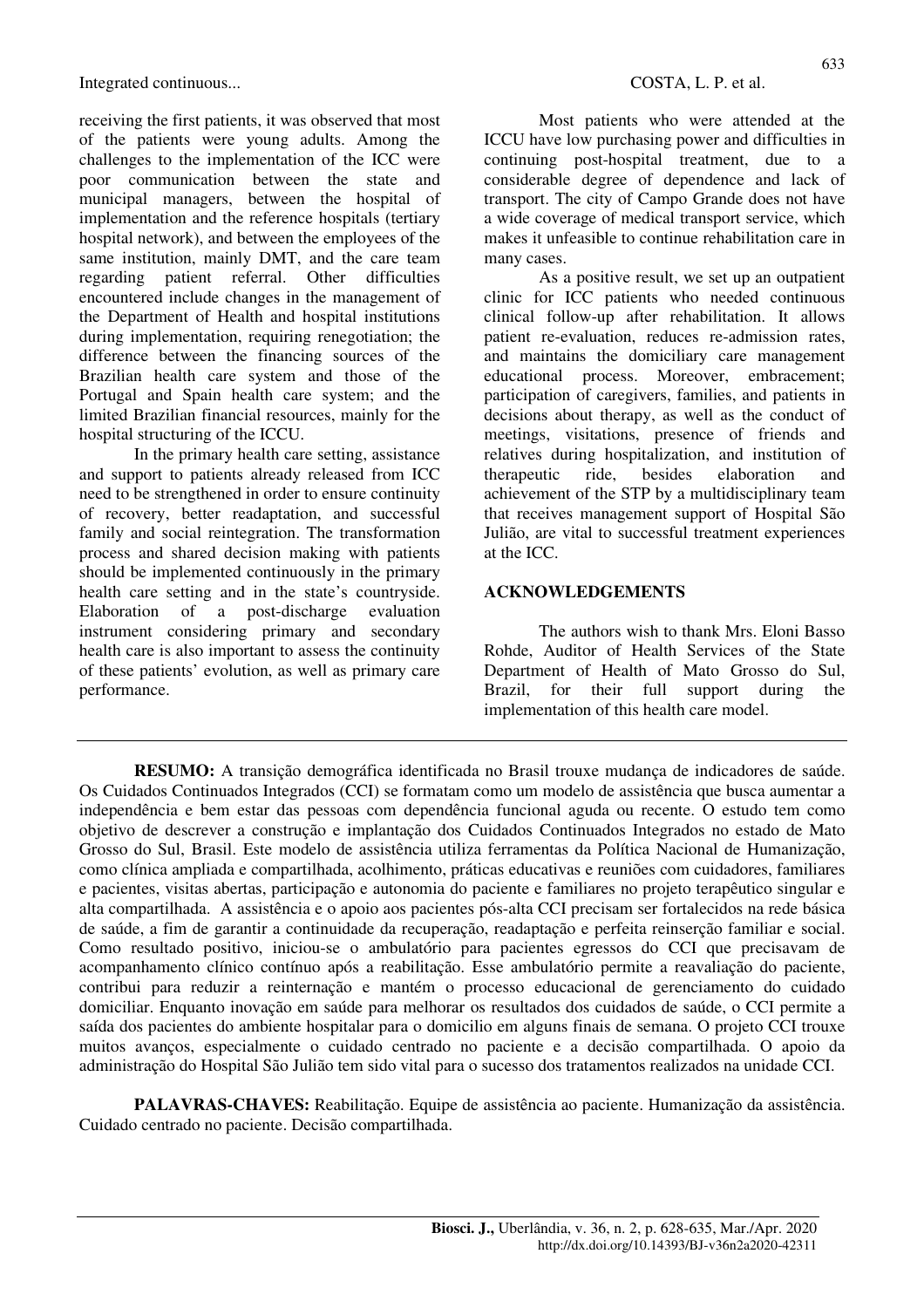#### **REFERENCES**

BOYD, C. M.; LANDEFELD, C.S.; COUNSELL, S. R.; PALMER, R. M.; FORTINSKY, R. H.; KRESEVIC, D.; BURANT, C.; COVINSKY, K. E. Recovery of activities of daily living in older adults after hospitalization for acute medical illness. **J Am Geriatr Soc**.v.56, n. 12, p. 2171-2179, Dec. 2008. https://doi.org/10.1111/j.1532-5415.2008.02023.x

BRASIL. Brasil. Ministério da Saúde. Secretaria de Atenção à Saúde. Núcleo Técnico da Política Nacional de Humanização. Clínica ampliada, equipe de referência e projeto terapêutico singular / Ministério da Saúde, Secretaria de Atenção à Saúde, Núcleo Técnico da Política Nacional de Humanização – 2. ed. – Brasília: Ministério da Saúde, 2008.

BRASIL. Ministério da Saúde. Portaria n.º 2.809, de 07 de dezembro de 2012. Estabelece a organização dos Cuidados Prolongados para retaguarda à Rede de Atenção às Urgências e Emergências (RUE) e às demais Redes Temáticas de Atenção à Saúde no âmbito do Sistema Único de Saúde (SUS). Brasília, DF: Ministério da Saúde; 2012.

BRASIL. Ministério do Planejamento, Orçamento e Gestão. Instituto Brasileiro de Geografia e Estatística ‐ IBGE. Diretoria de Pesquisas Coordenação de População e Indicadores Sociais. Projeção da população do Brasil por sexo e idade para o período 2000/2060. Agosto de 2013. Disponível em: ftp://ftp.ibge.gov.br/Projecao\_da\_Populacao/Projecao\_da\_Populacao\_2013/nota\_metodologica\_2013.pdf Accessed in 18 Set. 2017.

BRASIL. Ministério da Saúde. Secretaria de Atenção à Saúde. Departamento de Atenção Hospitalar e de Urgência. Manual de implantação e implementação: núcleo interno de regulação para Hospitais Gerais e Especializados [recurso eletrônico] / Ministério da Saúde, Secretaria de Atenção à Saúde, Departamento de Atenção Hospitalar e de Urgência. – Brasília: Ministério da Saúde, 2017. 57p.

BROWN, C. J.; ROTH, D. L.; ALLMAN, R. M.; SAWYER, P.; RITCHIE, C. S.; ROSEMAN, J. M. Trajectories of life-space mobility after hospitalization. **Ann Intern Med**., v.150, n. 6, p. 372-378, Mar. 2009. https://doi.org/10.7326/0003-4819-150-6-2000903170-00005

CHEN, X. W.; SHAFEI, M. N.; AZIZ, Z. A.; SIDEK, N. N.; MUSA, K. I. Trends in stroke outcomes at hospital discharge in first-ever stroke patients: Observations from the Malaysia National Stroke Registry (2009–2017). J Neurol Sci, Epub ahead of print, Apr. 2019. https://doi.org/10.1016/j.jns.2019.04.015

CHERNICHARO, I. M.; FREITAS, F. D. S.; FERREIRA, M. A. Humanização no cuidado de enfermagem: contribuição ao debate sobre a Política Nacional de Humanização. **Rev Bras Enferm**, v. 66, n. 04, p. 564-570, July/Aug. 2013. http://dx.doi.org/10.1590/S0034-71672013000400015

COMAS-HERRERA, A.; COSTA-FONT, J.; GORI, C.; DI MAIO, A; PATXOT, C.; PICKARD, L.; POZZI, A.; ROTHGANG, H.; WITTENBERG, R. European Study of Long-Term Care Expenditure: Investigating the sensitivity of projections of future long-term care expenditure in Germany, Spain, Italy and the United Kingdom to changes in assumptions about demography, dependency, informal care, formal care and unit costs. Report to the European Commission, Employment and Social Affairs DG. February 2003. Available at: http://ec.europa.eu/employment\_social/soc-prot/healthcare/ltc\_study\_en.pdf Accessed in: 18 Set. 2017.

COSTA, L. P. Implantação do projeto do cuidado continuado integrado: atuação e percepção multidisciplinar. 112 f. 2016. Dissertação (Mestrado em Biotecnologia) – Curso de Pós-Graduação em Biotecnologia, Universidade Católica Dom Bosco, Campo Grande, 2016.

DOBASHI, B. F. Os caminhos da gestão em saúde em Mato Grosso do Sul: da Reforma sanitária ao COAP. 1. ed, Campo Grande: MS, 2014. 92 p.